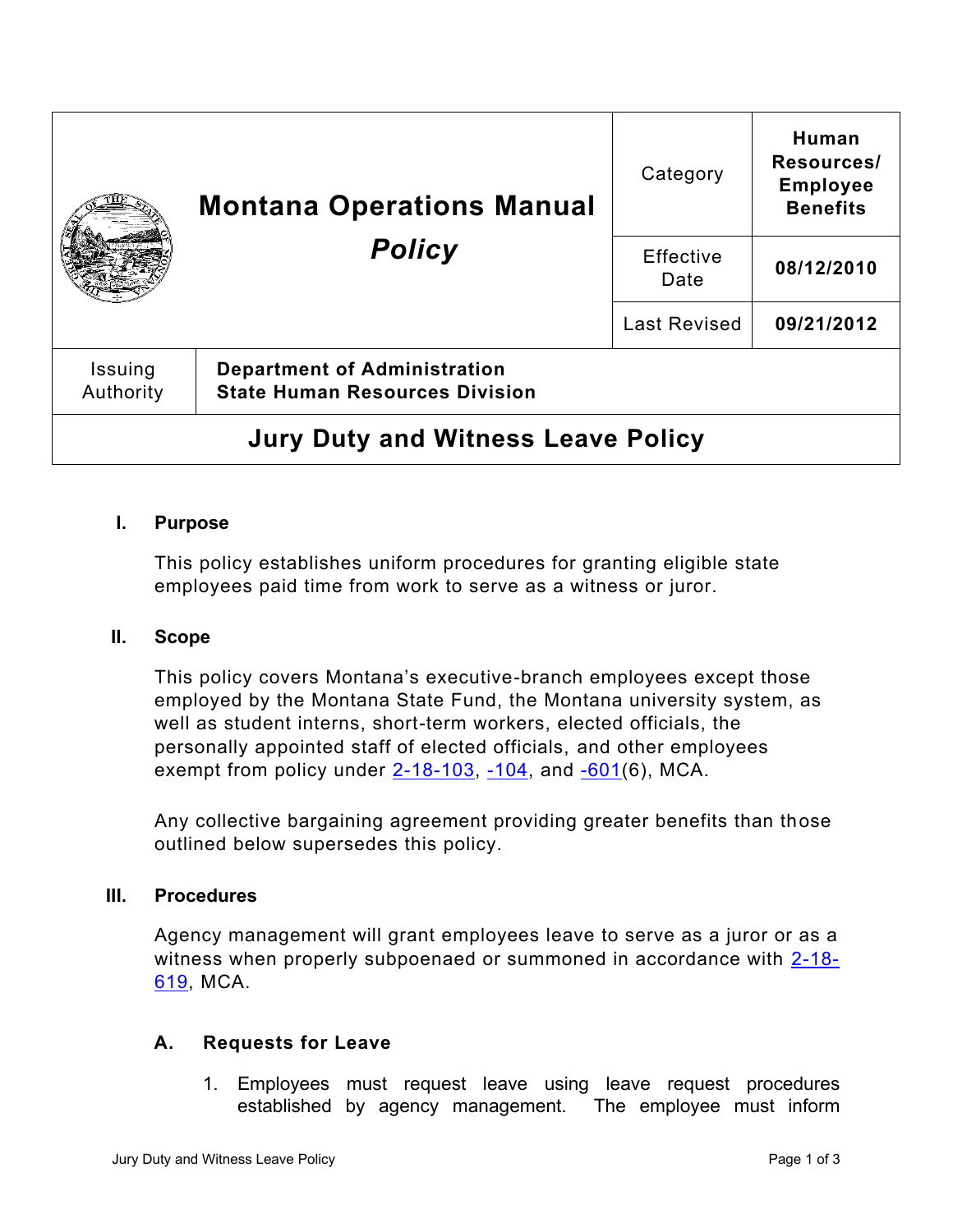management of the date(s) and anticipated length of absence as soon as possible after being summoned or subpoenaed. The employee must provide a copy of the summons or subpoena with the leave request.

2. State law allows agencies to request employees be excused from jury duty if those employees are "needed for the proper operation" of the agency [\(2-18-619,](https://leg.mt.gov/bills/mca/title_0020/chapter_0180/part_0060/section_0190/0020-0180-0060-0190.html) MCA). The agency head or designee must sign all requests to excuse an employee from jury duty and should cite the statute.

# **B. Pay and Expenses**

- 1. When properly subpoenaed or summoned, employees have two choices. They may choose to:
	- a. use accrued annual leave or compensatory time; or
	- b. receive regular pay and benefits while on approved jury duty or witness leave.
- 2. Employees must notify agency management of their choice at the time they request the leave.
- 3. Employees who choose to use accrued paid leave may keep all payments and allowances provided to them for their service as a juror or witness. Employees who choose to receive regular pay and benefits will be paid for their regularly scheduled hours. Employees will not receive payment for hours served outside their regular work schedule. Employees receiving regular pay must forward all payments and allowances received for their service as a juror or witness to the agency's payroll clerk within three days of receipt.
- 4. Employees who serve as jurors may submit a claim for expenses. Employees who serve as witnesses may submit a claim for expenses if the appearance was for work-related reasons. If employees receive payment from the court or a third party reimbursing them for the same expenses, they must return any dual payments to their agency.
- 5. Employees who use their personal vehicle and receive a mileage allowance from the court may keep the funds. If a state vehicle